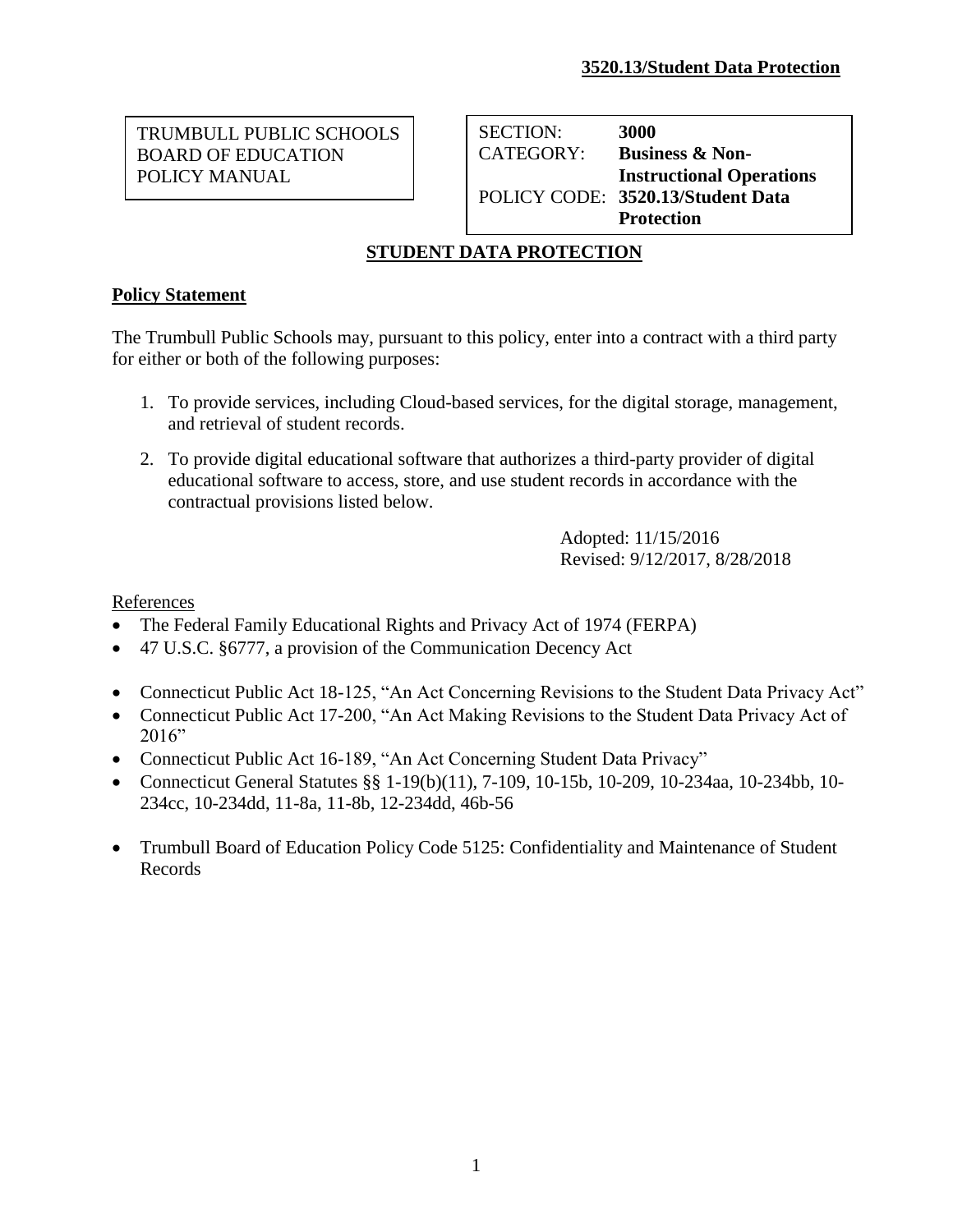## **Regulations**

#### I. Definitions

"Contractor" means an operator or consultant that is in possession of or has access to student information, student records, or student-generated content as a result of a contract with the Trumbull Public Schools.

"Operator" means the operator of an Internet website, online service, online application, or mobile application with actual knowledge that such Internet website, service, or mobile application is used primarily for school purposes and was designed and marketed for school purposes and who collects, maintains, or uses student information.

"Student" means a Connecticut resident enrolled in a preschool program participating in the state-wide public school information system, pursuant to the Connecticut General Statutes, or enrolled in grades K to 12, inclusive, in a public school, or receiving special education and related services under an individualized education program, or otherwise the responsibility of the District.

"De-identified information" means any information that has been altered to prevent the identification of an individual student.

"Eligible student" means a student who has reached 18 years of age.

"Student-generated content" means materials created by a student, including, but not limited to, essays, research reports, portfolios, creative writing, music or other audio files, or photographs. "Student-generated content" does not include student responses to a standardized assessment.

"Student records" means any information directly related to a student that is maintained by the District, the State Board of Education, or the U.S. Department of Education, or any information acquired from a student through the use of educational software assigned to the student by a teacher or other district employee. "Student records" does not mean de-identified information: (a) allowed under the contract to be used by the contractor to improve educational products for adaptive learning purposes and for customizing student learning; (b) used to demonstrate the effectiveness of the contractor's products in the marketing of such products; and/or (c) used for the development and improvement of the contractor's products and services.

"Online service" includes Cloud computing services, which must comply with this policy if they otherwise meet the definition of an operator.

"Student information" means personally identifiable information regarding a student that in any media or format meets any of the following:

1. Is created or provided by a student, and/or the student's parent or legal guardian, to the operator in the course of the students', parents', or legal guardians' use of the operators' website, online service, or mobile application for school purposes.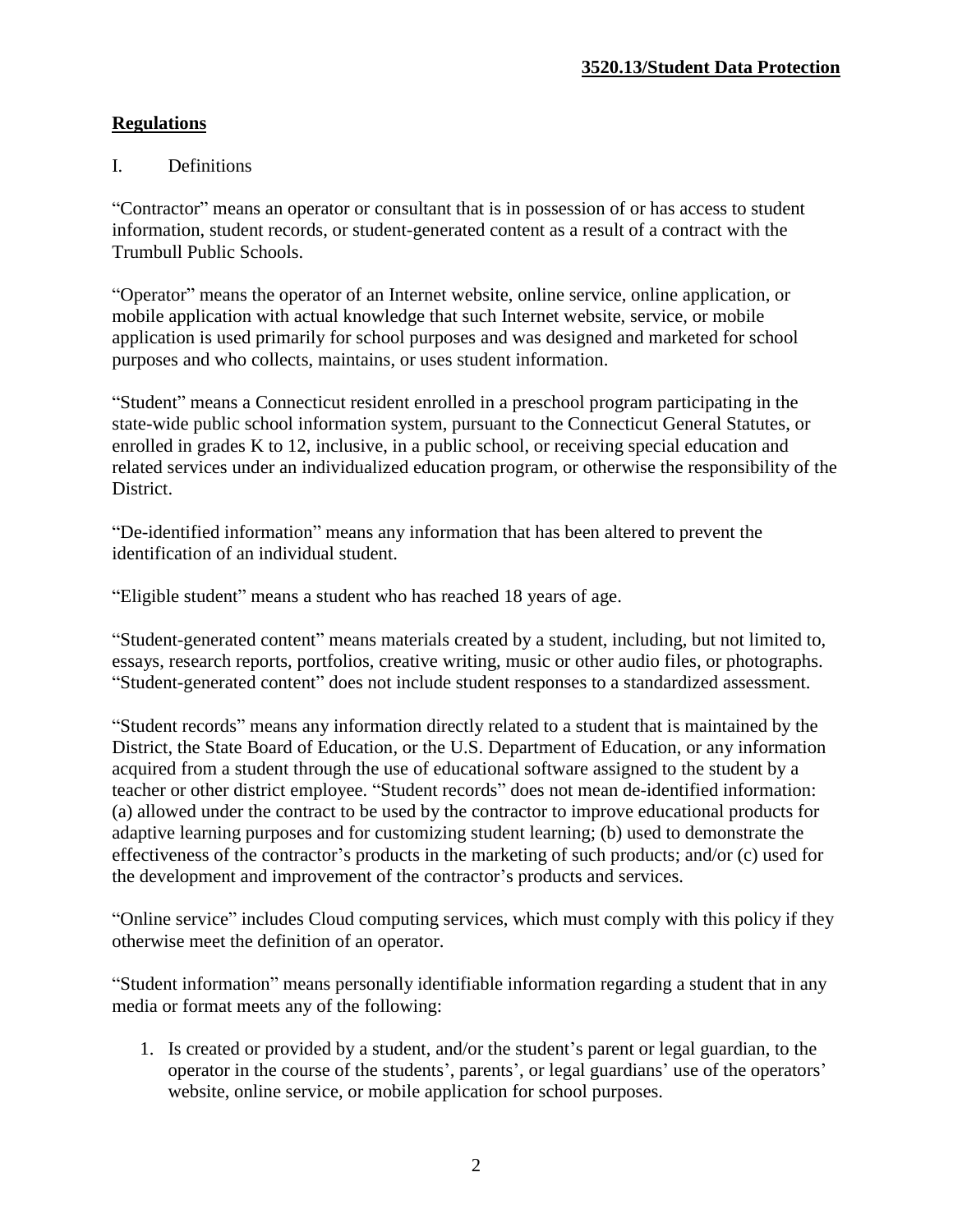- 2. Is created or provided by an employee or agent of a school or the District to an operator for school purposes.
- 3. Is gathered by an operator through the operation of the operator's Internet website, online service, or mobile application and identifies a student including but not limited to information in the student's educational record or email account, first and last name, home address, telephone number, email address, or other information that allows physical or online contact, discipline records, test results, special education data, juvenile dependency records, grades, evaluations, criminal records, medical records, health records, Social Security number, biometric information, disabilities, socioeconomic information, food purchases, political affiliations, religious information, text messages, documents, student identifiers, search activity, photos, voice recordings, or geolocation information.

"School purposes" means purposes that customarily take place at the direction of a teacher, a school, or the District or aid in the administration of school/District activities, including, but not limited to, instruction in the classroom, administrative activities, and collaboration among students, school personnel, or parents/legal guardians.

"Targeted advertising" means presenting an advertisement to a student where the selection of the advertisement is based on student information, or inferred from the usage of the operator's Internet website, online service or mobile application by such student.

II. Contractual Requirements

The District, when entering into a contract with a contractor for purposes listed above, shall ensure the contract includes, but is not limited to the following:

- 1. A statement that student records, student information, and student-generated content continue to be the property of and under the control of the Trumbull Public Schools. They are not the property of, or under the control of, a software or electronic service contractor.
- 2. A description of the means by which the Trumbull Public Schools may request the deletion of any student information, student records, or student-generated content in the possession of the contractor that is not (a) otherwise prohibited from deletion or required to be retained under state or federal law, or (b) stored as a copy of a disaster recovery storage system and that is (i) inaccessible to the public, and (ii) unable to be used in the normal course of business by the contractor, provided the Trumbull Public Schools may request the deletion of any such student information, student records, or studentgenerated content if such copy has been used by the operator to repopulate accessible data following a disaster recovery.
- 3. A statement that the contractor will not use student information, student records, or student-generated content for any purposes except those the contract authorizes.
- 4. A description of the procedures by which a student and/or parent or legal guardian of a student may review personally identifiable information contained in the student's record,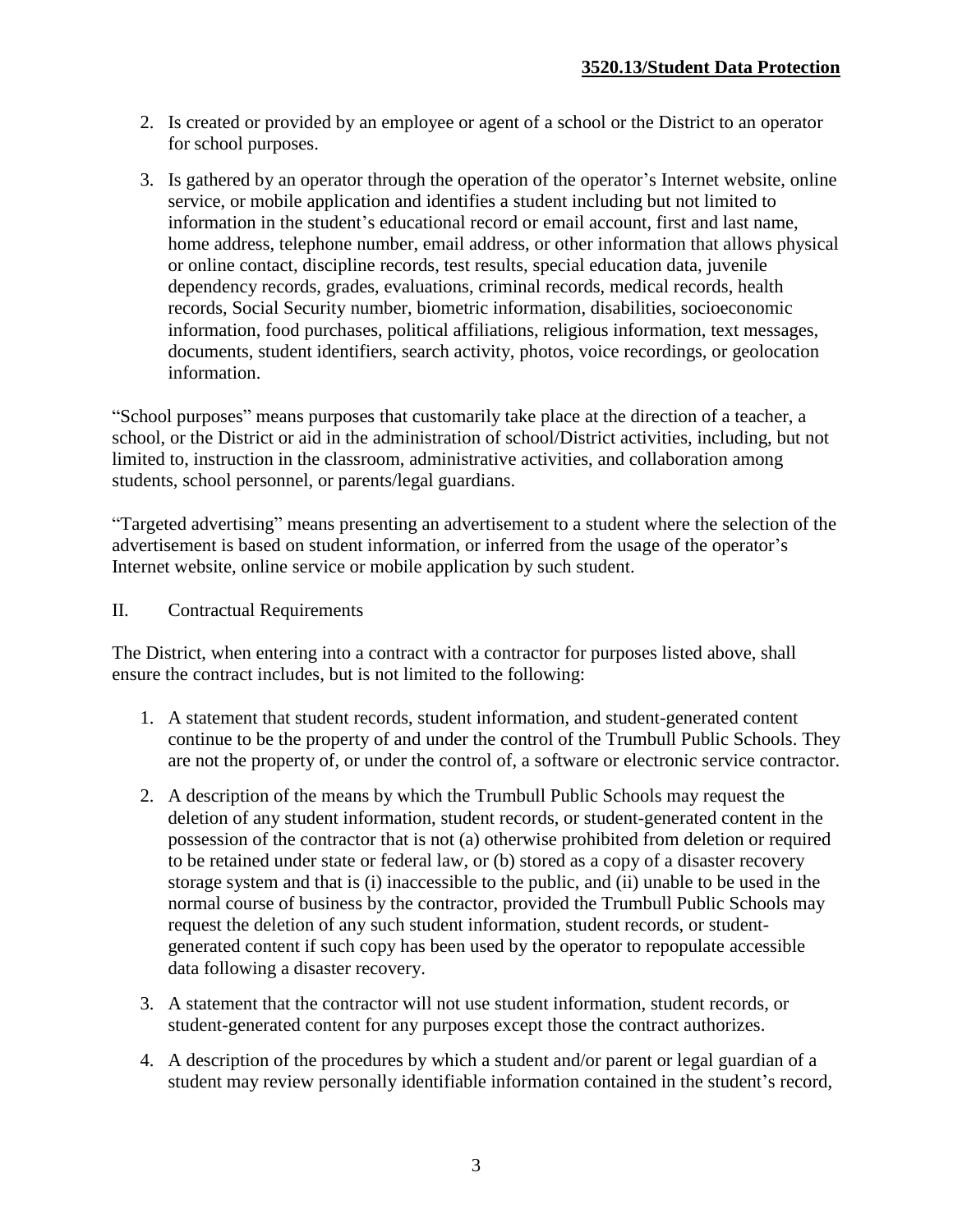student information, or student-generated content, and correct erroneous information, if any, in such student material.

- 5. A statement that the contractor shall take actions designed to ensure the security and confidentiality of student records, student information, and student-generated content.
- 6. A description of the procedures that a contractor will follow for notifying, in compliance with Connecticut General Statutes § 10-234dd, when there has been an unauthorized release, disclosure, or acquisition of student information, student records, or studentgenerated content.
- 7. A statement that a student's records, student information, or student-generated content shall not be retained or available to the contractor upon expiration of the contract between the contractor and the District, except a student and/or parent or legal guardian of a student may choose to independently establish or maintain an electronic account with the contractor after the expiration of such contract for the purpose of storing studentgenerated content.
- 8. A statement that the contractor and the District shall ensure compliance with the federal Family Educational Rights and Privacy Act (FERPA).
- 9. A statement that Connecticut laws shall govern the rights and duties of the contractor and the District.
- 10. A statement that, if any provision of the contract or the application of the contract is held invalid by a court of competent jurisdiction, the invalidity does not affect other provisions of the contract which can be given effect without the invalid provision or application.
- 11. A prohibition against the contractor using personally identifiable information contained in student records to engage in advertising or for any other purposes other than those authorized pursuant to the contract.

The District may use the uniform student data privacy terms-of-service agreement addendum developed by the Commission for Educational Technology (CET) in contracts entered into pursuant to Connecticut General Statutes § 10-234bb. Such addendum shall conform to the requirements for a contract listed above.

Any provision of a contract or the terms-of-service agreement addendum entered into between a contractor and the District on or after July 1, 2018, that conflicts with the provisions listed above shall be void. Moreover, a contract is void if it lacks any of the above provisions. The Board will give the contractor reasonable notice to amend the contract or the terms-of-service agreement addendum to include the missing provisions.

Any contract or the terms-of-service agreement addendum entered into on and after July 1, 2018, that does not include the provisions listed above shall be void, provided the District has given reasonable notice to the contractor and the contractor has failed within a reasonable time to amend the contract or the terms-of-service agreement addendum to include the required provisions.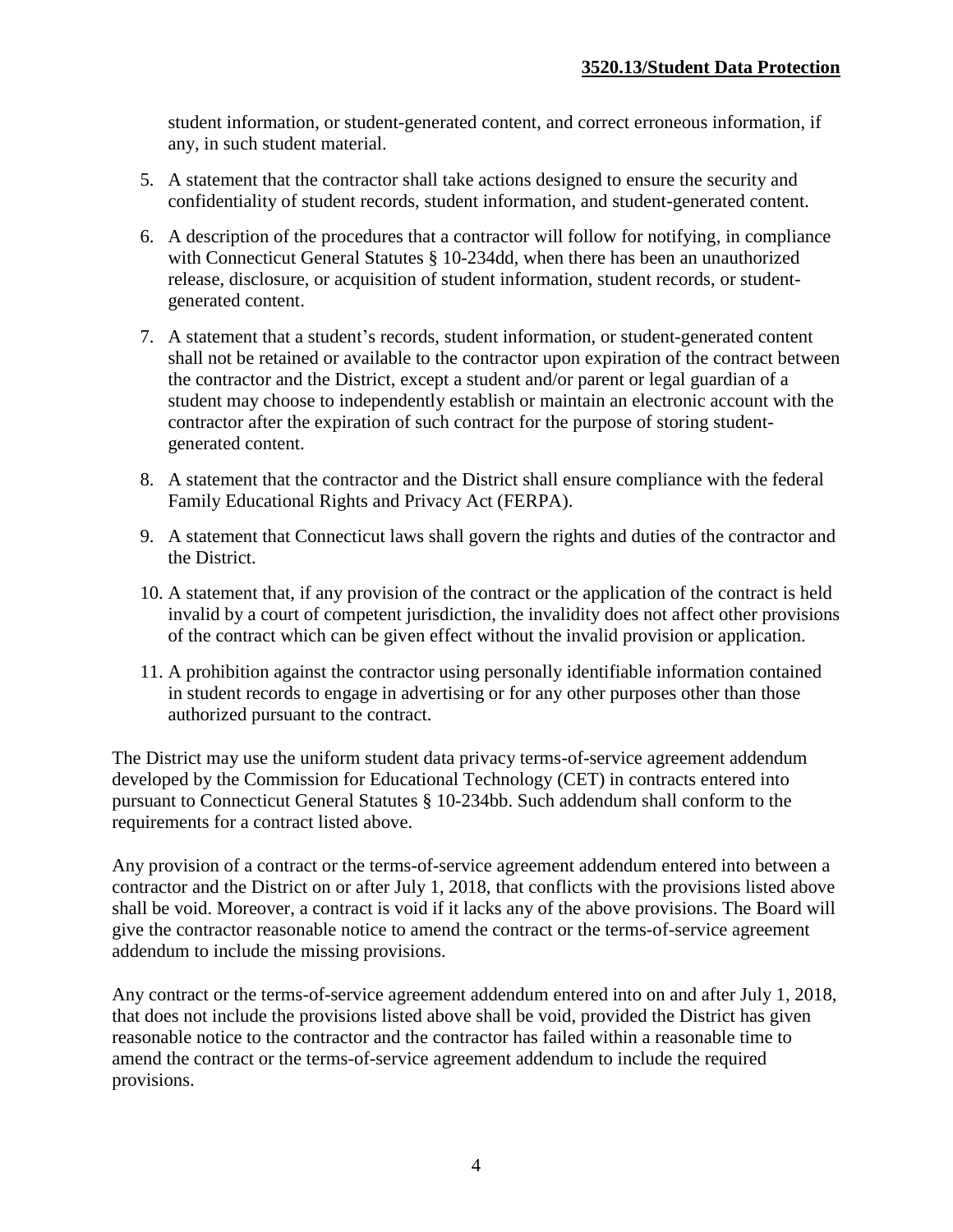The District shall maintain and update, as necessary, a website with information relating to all contracts entered into pursuant to this policy. Not later than five business days after executing a contract pursuant to this policy, the District shall post notice of any such contract on the District's website. The notice shall include the contract and: (1) state that the contract has been executed and the date that such contract was executed; (2) provide a brief description of the contract and the purpose of the contract; and (3) state what student information, student records or student-generated content may be collected as a result of the contract.

On or before September  $1<sup>st</sup>$  annually, the District shall electronically notify students and the parents/guardians of students of the address of the Internet website described in this policy.

The District and a contractor may include in any contract executed pursuant to this policy the uniform student data privacy terms-of-service agreement addendum, previously described, to satisfy the requirements of this policy.

The District is not required to enter into a contract pursuant to this policy if the use of an Internet website, online service, or mobile application operated by a consultant or an operator is unique and necessary to implement a child's individualized education program or plan pursuant to Section 504 of the Rehabilitation Act of 1973, as amended from time to time, and such Internet website, online service, or mobile application is unable to comply with the provisions of such policy, provided: (1) such Internet website, online service, or mobile application complies with the Family Educational Rights and Privacy Act of 1974, as amended from time to time, and the Health Insurance Portability and Accountability Act of 1996, as amended from time to time; (2) the District can provide evidence that it has made a reasonable effort to (a) enter into a contract with such consultant or operator to use such Internet website, online service, or mobile application, and (b) find an equivalent Internet website, online service, or mobile application operated by a consultant or an operator that complies with the provisions of this section; (3) the consultant or operator complies with the provisions of Connecticut General Statutes § 10-234cc, as amended for such use; and (4) the parent/guardian of such child, and, in the case of a child with an individualized education program, a member of the planning and placement team, sign an agreement that (a) acknowledges that such parent/guardian is aware that such Internet website, online service, or mobile application is unable to comply with the provisions of this section, and (b) authorizes the use of such Internet website, online service, or mobile application. The District shall, upon the request of a child's parent/guardian, provide the evidence described above to such parent/guardian.

### III. General Expectations for Operator Security Procedures and Practices

The District expects that an operator shall implement and maintain security procedures and practices that meet or exceed industry standards and that are designed to protect student information, student records, and student-generated content from unauthorized access, destruction, use, modification, and/or disclosure; and to delete any student information, student records, or student-generated content within a reasonable amount of time if a student or his/her parent/legal guardian or the District requests the deletion of such student information, student records, or student-generated content, unless: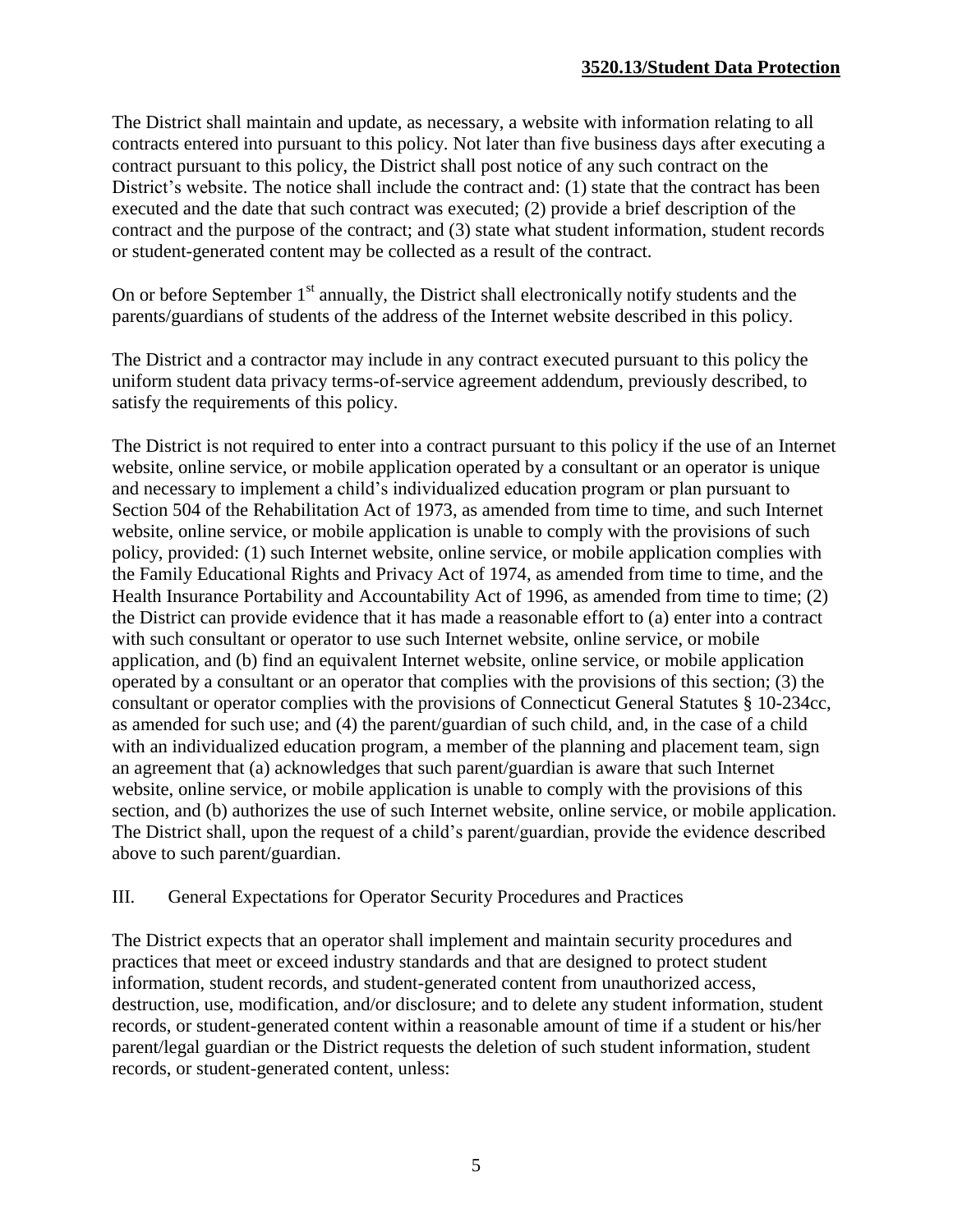- 1. state or federal law prohibits such deletion or otherwise requires the retention of such student information, student records, or student-generated content; or
- 2. a copy of such student information, student records, or student-generated content is in the possession of the operator as part of a disaster recovery system and is inaccessible to the public and unable to be used in the normal course of business by the operator, provided such student, parent/guardian of such student, or the District may request the deletion of any such student information, student records, or student-generated content if such copy is used by the operator to repopulate accessible data following a disaster recovery.

The District will utilize the written guidance developed by the Department of Education in consultation with the Commission for Educational Technology concerning the implementation of the Family Educational Rights and Privacy Act of 1974, as amended from time to time, and the laws relating to student data privacy, such written guidance to include a plain language explanation of how such student data privacy laws are to be implemented, information about the uniform student data privacy terms-of-service agreement addendum, and how such addendum may be incorporated into contracts executed pursuant to Connecticut General Statutes § 10- 234bb.

IV. Notice of Breach of Security

Upon notice of a breach of security by a contractor, the District shall, not later than two business days after receipt of such notice, notify the students and the parents/legal guardians of the students whose student information, student records, or student-generated content was involved in such breach. The District shall also, as required, post notice of the breach on the District website.

Upon the discovery of a breach of security that results in the unauthorized release of student information, excluding directory information, the contract shall contain the provision that the contractor must notify the District of such breach without unreasonable delay, and in no case later than thirty (30) days from the discovery of the breach.

Upon the discovery of a breach of security that results in the unauthorized release of directory information, student records, or student-generated content, the contract shall contain the provision that the contractor must notify the District without unreasonable delay and in no case later than sixty (60) days from the discovery of the breach.

V. Restrictions on Operators

The District places restrictions on an "operator" as defined in this policy. An operator shall not knowingly engage in any of the following activities with respect to its Internet website, online service, or mobile application:

1. Engage in targeted advertising on the operator's site, service, or application, or on any other Internet website, online service, or mobile application;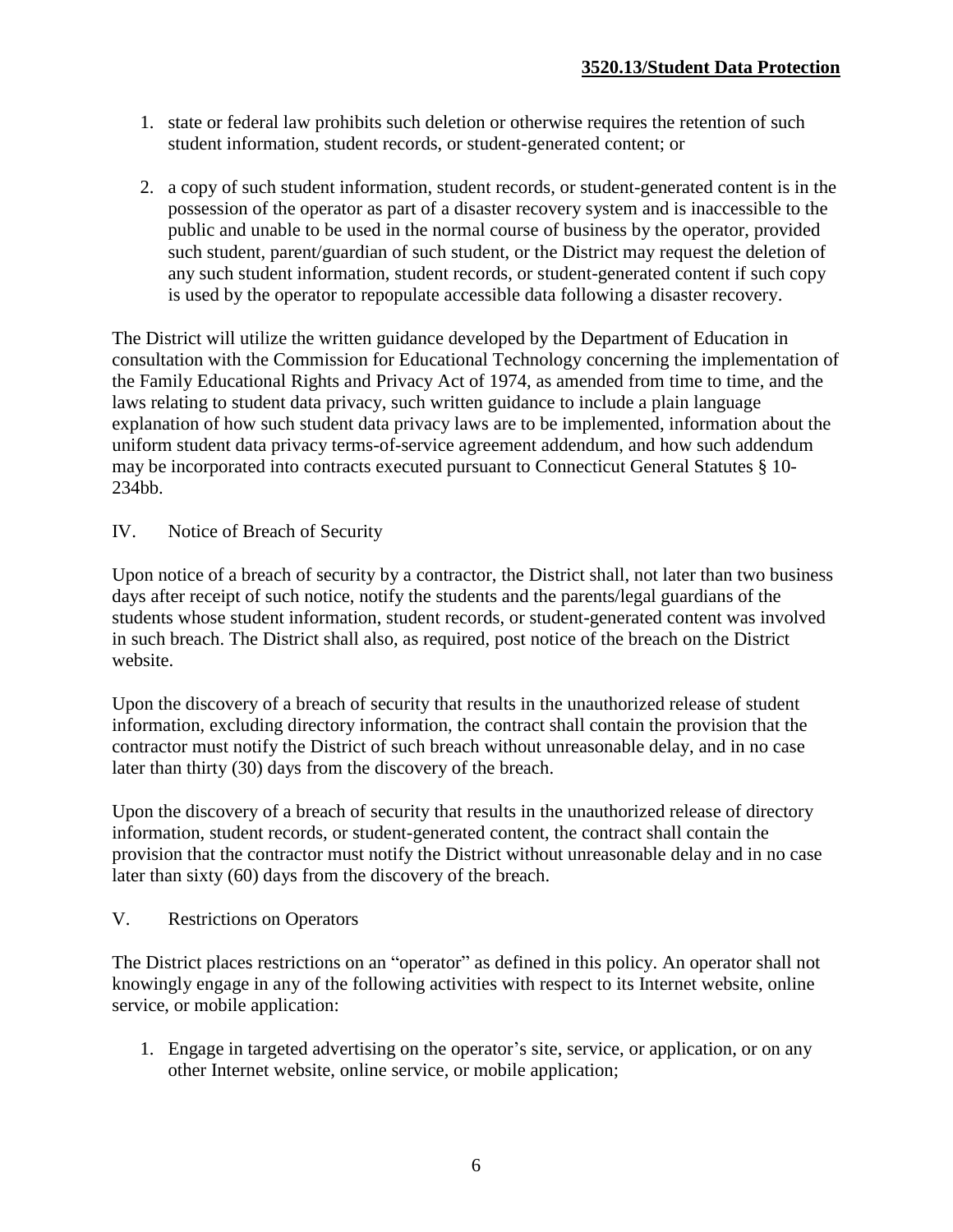- 2. Use student information to create a profile of a student for purposes other than the furtherance of school purposes;
- 3. Sell student information, unless the sale is part of the purchase, merger, or acquisition of an operator by a successor operator and the operator and the successor operator continue to be subject to the provisions of this policy regarding student information; and/or
- 4. Disclose student information, unless the disclosure is made: (a) in furtherance of school purposes of the Internet website, online service, or mobile application, provided the recipient of the student information uses such student information to improve the operability and functionality of the Internet website, online service, or mobile application and complies with this policy; (b) to ensure compliance with federal or state law; (c) in response to a judicial order; (d) to protect the safety of users or others, or the security of the Internet website, online service, or mobile application; and/or (e) to an entity hired by the operator to provide services for the operator's Internet website, online service, or mobile application, provided the operator contractually: (i) prohibits the entity from using student information for any purpose other than providing the contracted service to, or on behalf of, the operator; (ii) prohibits the entity from disclosing student information provided by the operator to subsequent third parties; and (iii) requires the entity to comply with this policy.

The Board recognizes that an operator may:

- 1. Use student information: (1) to maintain, support, evaluate, or diagnose the operator's Internet website, online service, or mobile application; and/or (2) for adaptive learning purposes or customized student learning.
- 2. Use de-identified student information: (1) to develop or improve the operator's Internet website, online service, or mobile application, or other Internet websites, online services, or mobile applications owned by the operator; and/or (2) to demonstrate or market the effectiveness of the operator's Internet website, online service, or mobile application.
- 3. Share aggregated de-identified student information for the improvement and development of Internet websites, online services, or mobile applications designed for school purposes.
- VI. Extent of Limitations

Nothing in this policy shall be construed to:

- 1. Limit the ability of a law enforcement agency to obtain student information from an operator as authorized by law or pursuant to a court order;
- 2. Limit the ability of a student or the parent or legal guardian of a student to download, transfer, or otherwise save or maintain student information;
- 3. Impose a duty upon a provider of an interactive computer service, as defined in 47 USC 230, as amended from time to time, to ensure compliance with this section by third-party information content providers, as defined in 47 USC 230, as amended from time to time;